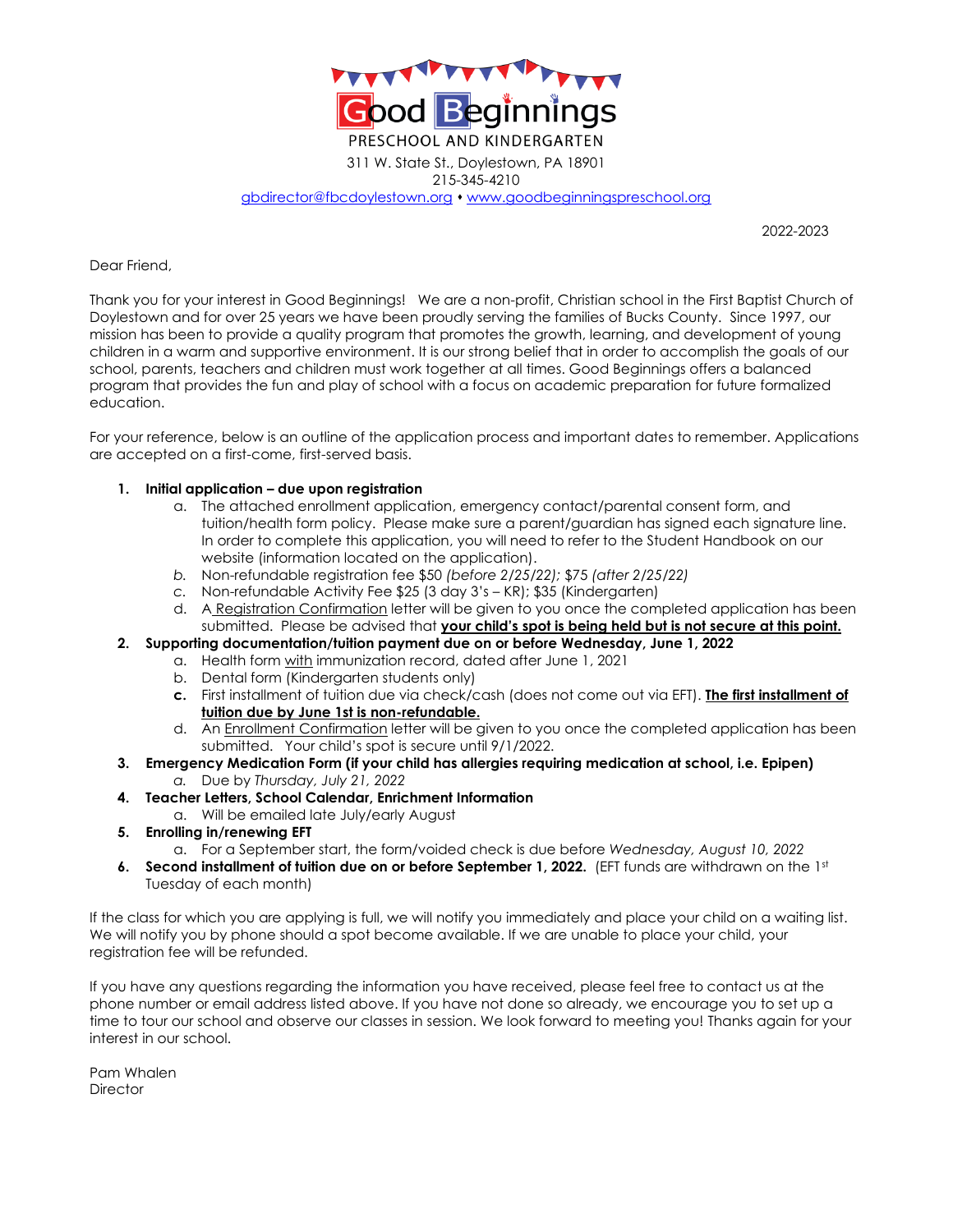

# **APPLICATION FOR ADMISSION: 2022-2023**

#### **Please fill out the application completely and legibly. Applications that are incomplete or difficult to read will be returned.**

| Student Name:                     | Birthdate:       | Gender: | M | F |
|-----------------------------------|------------------|---------|---|---|
| <b>Street Address:</b>            | City & Zip Code: |         |   |   |
| Mother's Name:                    | Cell Phone:      |         |   |   |
| Email:                            |                  |         |   |   |
| Address (if different from above) |                  |         |   |   |
| Father's Name:                    | Cell Phone:      |         |   |   |
| Email:                            |                  |         |   |   |
| Address (if different from above) |                  |         |   |   |

| Please check the class you are applying for:                                                                          |        |                                                              |  |
|-----------------------------------------------------------------------------------------------------------------------|--------|--------------------------------------------------------------|--|
| Class, Age Requirements, Days offered                                                                                 |        | <b>Additional Child Information</b>                          |  |
| $3's: 2-day$                                                                                                          | \$200  | Does your child currently have an IEP?                       |  |
| 3 by 11/30/22                                                                                                         | \$2000 |                                                              |  |
| Mon, Fri (9-11:25 am)                                                                                                 |        |                                                              |  |
| $3's: 3-day$                                                                                                          | \$240  |                                                              |  |
| 3 by 8/31/22                                                                                                          | \$2400 | Date of most recent IEP: <b>contract of most recent</b> IEP: |  |
| Tues-Thurs (9-11:25 am)                                                                                               |        |                                                              |  |
| Pre-K $4's: 4-day$                                                                                                    | \$295  | (if yes, please submit a copy of the IEP by July 21, 2022)   |  |
| 4 by 8/31/22                                                                                                          | \$2950 |                                                              |  |
| Tue-Fri (9-11:35 am)                                                                                                  |        |                                                              |  |
| Kindergarten Readiness: 5-day                                                                                         | \$350  | Does your child receive services for OT, PT, Speech, other?  |  |
| 5 by 12/31/22                                                                                                         | \$3500 |                                                              |  |
| Mon-Fri (9-11:45 am)                                                                                                  |        | $No$ $Yes$                                                   |  |
| Kindergarten: 5-day                                                                                                   | \$450  | Describe:                                                    |  |
| 5 by 8/31/22                                                                                                          | \$4500 |                                                              |  |
| Mon-Fri (9-2:00 pm)                                                                                                   |        |                                                              |  |
| Kindergarten Students only: Central Bucks will bus your                                                               |        | Does your child have any allergies/physical limitations?     |  |
| student if you live in the CB School District. Would you like                                                         |        |                                                              |  |
| to request transportation from Central Bucks?                                                                         |        |                                                              |  |
|                                                                                                                       |        |                                                              |  |
| <b>These States States States States States States States States States States States States States States States</b> |        | Describe:                                                    |  |
|                                                                                                                       |        |                                                              |  |
|                                                                                                                       |        |                                                              |  |

1. Is your child potty-trained? Yes\_\_\_\_\_\_\_\_ No \_\_\_\_\_\_\_\_\_\_ In process \_\_\_\_\_\_\_\_\_

2. Please list previous Preschools/Daycare facilities your child has attended: \_\_\_\_\_\_\_\_\_\_\_\_\_\_\_\_\_\_\_\_\_\_\_\_\_\_\_\_\_\_\_

3. How did you first hear about Good Beginnings? \_\_\_\_

4. List names/ages of younger siblings who will be able to attend GB in the future (this information will help us best inform you of classes that would best meet your child's needs):

 $\_$  , and the set of the set of the set of the set of the set of the set of the set of the set of the set of the set of the set of the set of the set of the set of the set of the set of the set of the set of the set of th

5. Do you attend a church? If yes, where (full name of church/location): \_\_\_\_\_\_\_\_\_\_\_\_\_\_\_\_\_\_\_\_\_\_\_\_\_\_\_\_\_\_\_\_\_\_\_\_\_\_

6. If English is not your child's first language, please list language on the line: \_\_\_\_\_\_\_\_\_\_\_\_\_\_\_\_\_\_\_\_\_\_\_\_\_\_\_\_\_

Please see reverse side